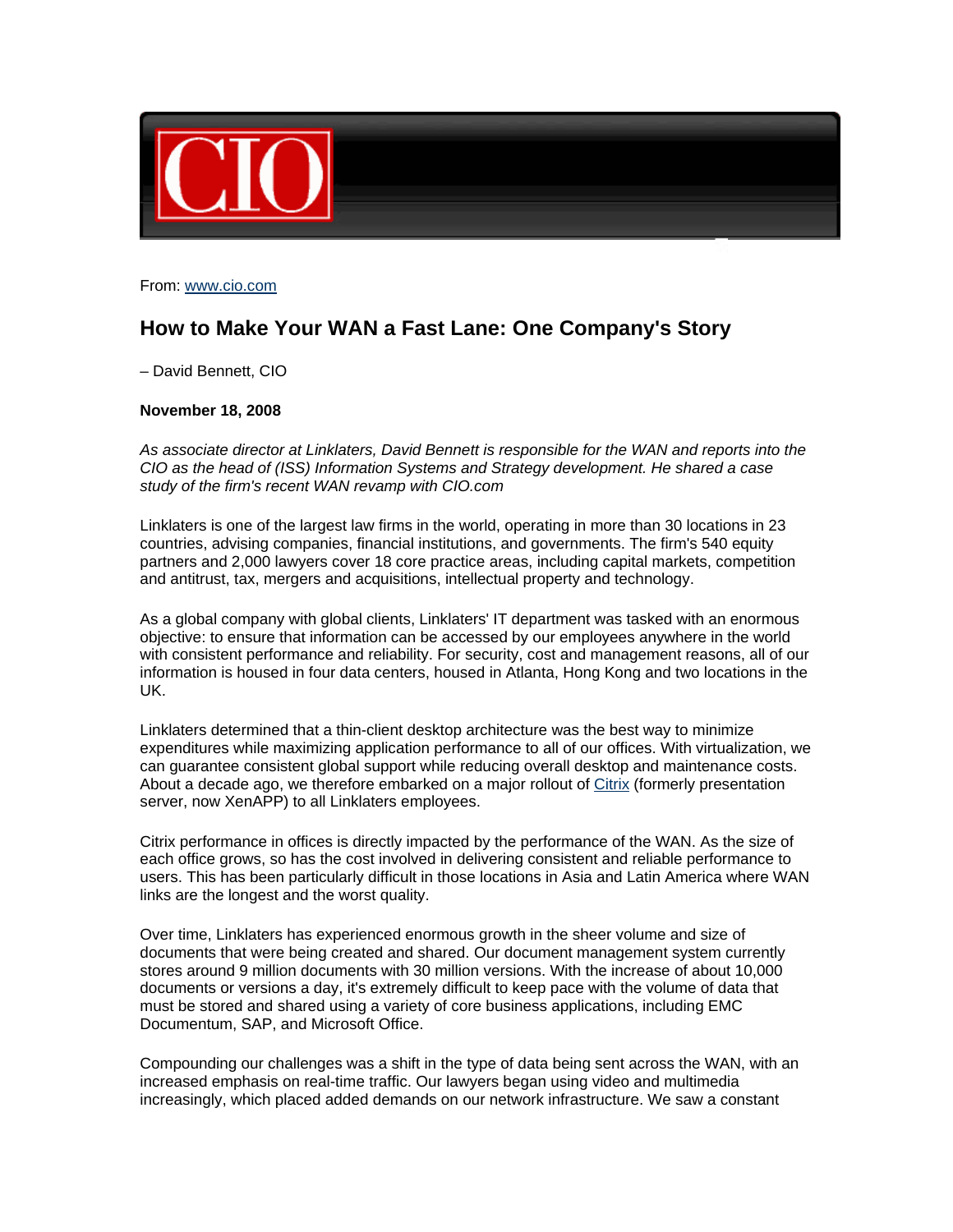increase in Internet usage as our employees used more rich-media sites such as MSN, CNN and Lexis-Nexis. The firm is also gradually migrating from a mixed PBX environment to one built around Cisco's IP telephony offering.

The above trends made it extremely difficult to implement a successful disaster recovery plan. With a thin-client architecture, we did not have to worry about backing up remote offices. But we wanted to ensure that all data centers where protected in near real-time, with failover capabilities between them. We had some of the most sophisticated tools in the industry to achieve this objective, such as EMC's SRDF application. These tools required dedicated and cost network lines to support the replication.

## **Taking A Long, Hard Look at the WAN**

Linklaters took a long hard look at all of our applications to determine how best to overcome our scalability and performance challenges. We acknowledged that there was a need for more bandwidth, but the upgrade process had to be better controlled.

At the same time, we recognized that more bandwidth would not solve all of our problems and is extremely costly. Network quality, not bandwidth, was the main reason why our VoIP and Citrix traffic was not living up to our expectations. We quickly came to the conclusion that we needed WAN optimization.

The IT team decided to take a comprehensive look at what we determined were the leading WAN optimization vendors at the time, which initially led us to products from Cisco, Riverbed, Silver Peak Systems, Blue Coat, and Citrix. Because we were using Packeteer for traffic shaping on our VoIP traffic, we decided to see if they too could meet our broader WAN optimization requirements (this was before Packeteer was acquired by Blue Coat.)

We were quickly able to pare down this list when we could not get Cisco and Citrix to work in our evaluation scenario. Bluecoat and Packeteer were also eliminated since both lacked performing disk-based deduplication for Citrix, which we thought was critical given the repetitive nature of our WAN traffic. Our employees send thousands of versions of the same documents back and forth, much of which is identical. We therefore quickly established that deduplication would have a significant reduction in our WAN bandwidth.

That left Riverbed and Silver Peak Systems, which we moved into live production tests over a several week period. We evaluated these products on a primary WAN connection between our Hong Kong and UK data centers. Then, they went to a live test in our Bangkok office, which has more than 30 attorneys.

While both Riverbed and Silver Peak Systems performed well on a variety of different applications, the real difference came down to the Citrix application. Silver Peak optimizes this traffic while Riverbed did not. Silver Peak has an enormous impact on Citrix's reliability across the WAN; in addition, once we turned off compression and encryption on our Citrix servers, Silver Peak was able to dedupe our Citrix traffic. Its performance with Citrix was a pleasant surprise to us as other WAN optimization vendors told us they could not dedupe Citrix traffic due to its low latency requirements. With Silver Peak, we are seeing 7GB Citrix sessions reduced to 3GB on the WAN, which is an average reduction of 56 percent.

Linklaters believes that Silver Peak's products and roadmap best align with our overall business strategy. Silver Peak's network layer approach to WAN optimization gives us a sense of confidence that we can optimize any applications we want, as evidenced by its ability to handle our Citrix, VoIP and EMC SRDF traffic. In thinking about the future, we did not want to worry about which applications would be supported across our WAN and which would not. Silver Peak's